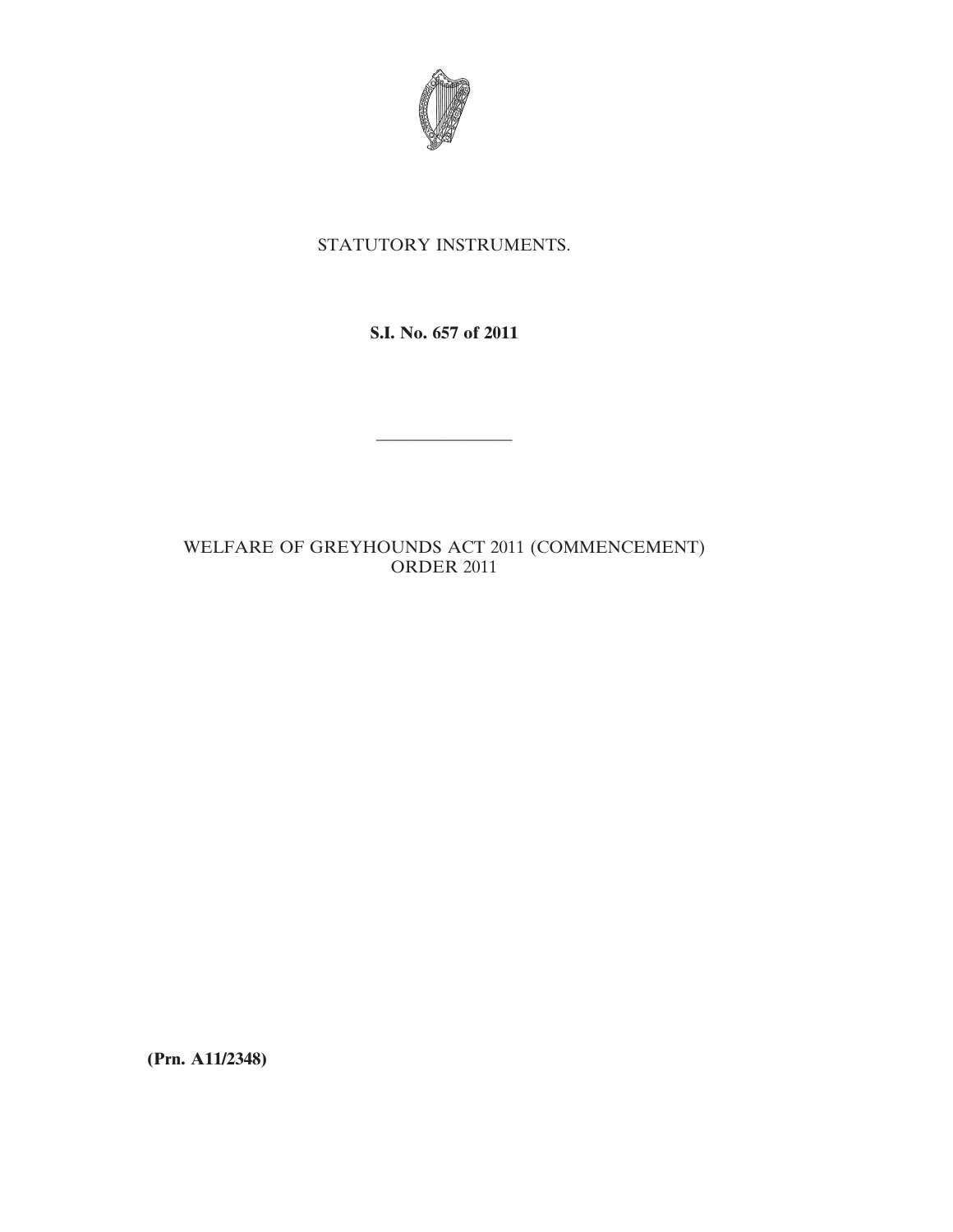## WELFARE OF GREYHOUNDS ACT 2011 (COMMENCEMENT) ORDER 2011

I, SIMON COVENEY, Minister for Agriculture, Food and the Marine, in exercise of the powers conferred on me by section 1 of the Welfare of Greyhounds Act 2011 (No. 29 of 2011), hereby order as follows:

1. This Order may be cited as the Welfare of Greyhounds Act 2011 (Commencement) Order 2011.

2. The day appointed as the day on which the Welfare of Greyhounds Act 2011 (No. 29 of 2011) comes into operation is 1st January 2012.



GIVEN under my Official Seal, 14 December 2011.

> SIMON COVENEY, Minister for Agriculture, Food and the Marine.

*Notice of the making of this Statutory Instrument was published in "Iris Oifigiúil" of* 23*rd December*, 2011.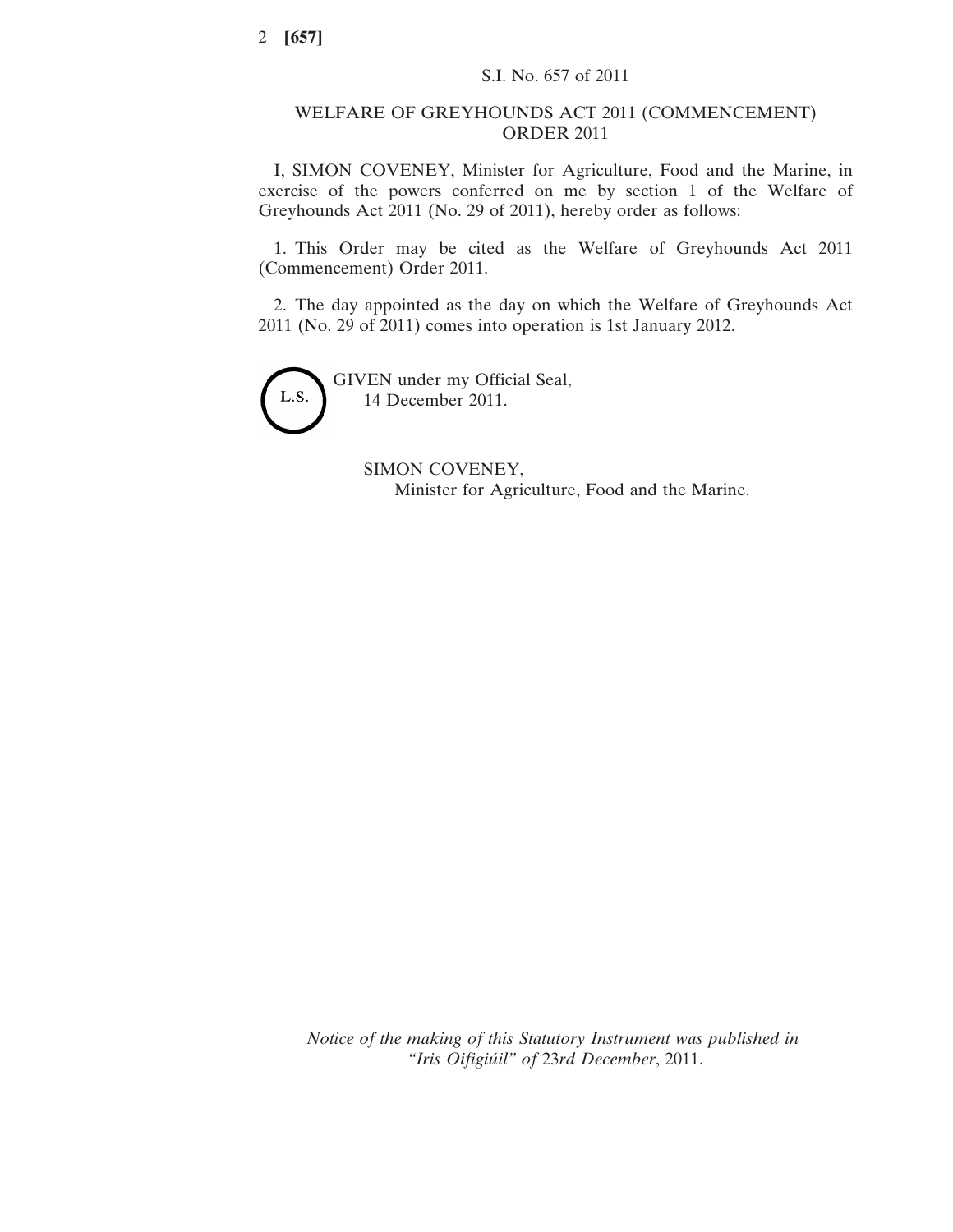**[657]** 3

## EXPLANATORY NOTE

*(This note is not part of the Instrument and does not purport to be a legal interpretation.)*

This Order brings into operation with effect from 1st January 2012 all provisions of the Welfare of Greyhounds Act 2011.